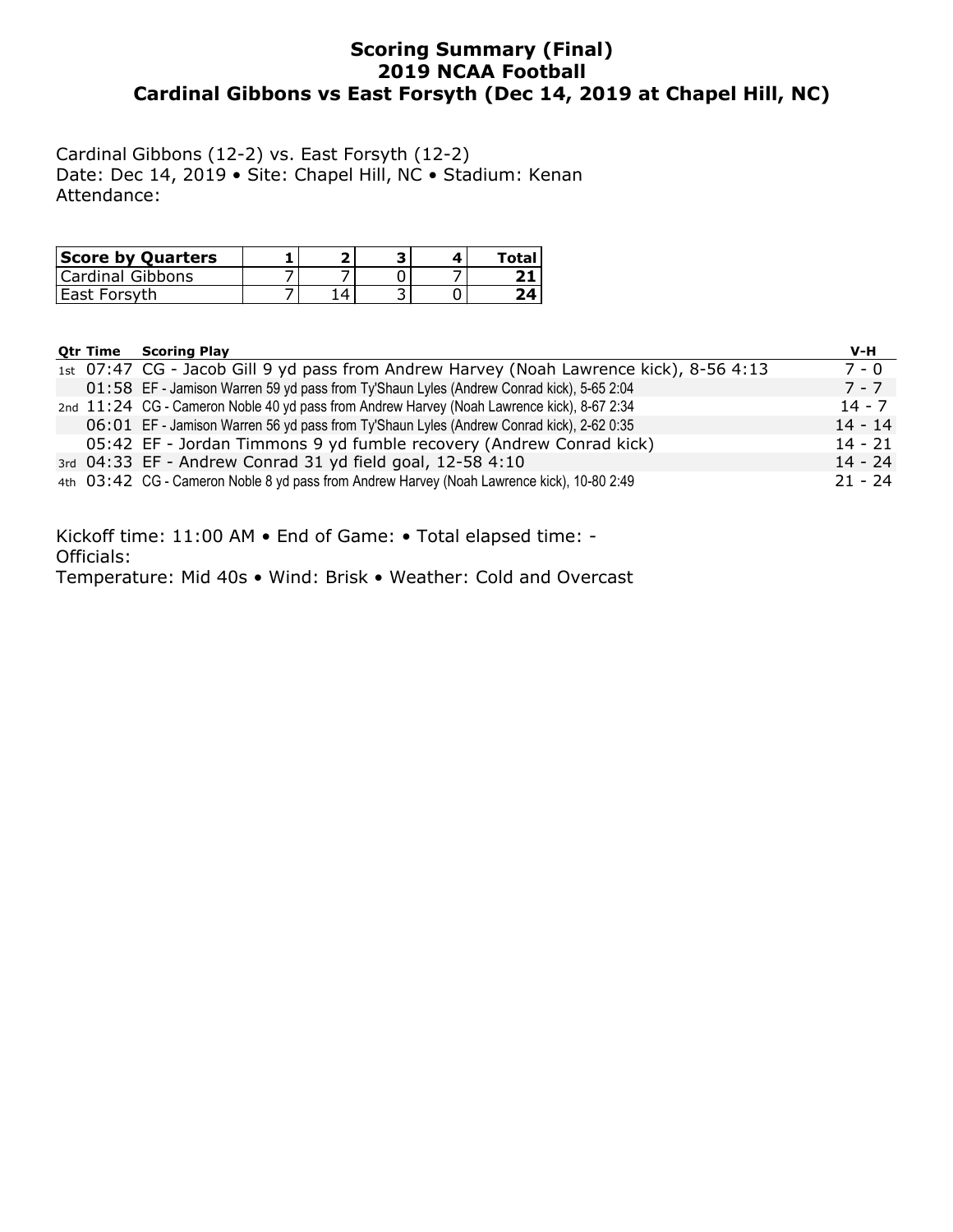## **Team Statistics (Final) 2019 NCAA Football Cardinal Gibbons vs East Forsyth (Dec 14, 2019 at Chapel Hill, NC)**

|                                | $_{\rm CG}$    | EF             |
|--------------------------------|----------------|----------------|
| <b>FIRST DOWNS</b>             | 19             | 16             |
| Rushing                        | $\overline{4}$ | 11             |
| Passing                        | 14             | 4              |
| Penalty                        | 1              | $\mathbf{1}$   |
| <b>NET YARDS RUSHING</b>       | 38             | 166            |
| <b>Rushing Attempts</b>        | 33             | 41             |
| Average Per Rush               | 1.2            | 4.0            |
| <b>Rushing Touchdowns</b>      | 0              | 0              |
| <b>Yards Gained Rushing</b>    | 104            | 179            |
| <b>Yards Lost Rushing</b>      | 66             | 13             |
| <b>NET YARDS PASSING</b>       | 290            | 171            |
| Completions-Attempts-Int       | $19 - 33 - 1$  | $10 - 16 - 3$  |
| Average Per Attempt            | 8.8            | 10.7           |
| Average Per Completion         | 15.3           | 17.1           |
| Passing Touchdowns             | 3              | $\overline{2}$ |
| <b>TOTAL OFFENSE YARDS</b>     | 328            | 337            |
| Total offense plays            | 66             | 57             |
| Average Gain Per Play          | 5.0            | 5.9            |
| Fumbles: Number-Lost           | $1 - 1$        | $0 - 0$        |
| Penalties: Number-Yards        | $2 - 31$       | $9 - 71$       |
| <b>PUNTS-YARDS</b>             | $3 - 101$      | $2 - 60$       |
| Average Yards Per Punt         | 33.7           | 30.0           |
| Net Yards Per Punt             | 33.7           | 30.0           |
| Inside 20                      | 0              | 0              |
| 50+ Yards                      | 0              | 0              |
| Touchbacks                     | 0              | 0              |
| Fair catch                     | 0              | 1              |
| <b>KICKOFFS-YARDS</b>          | $4 - 83$       | $5 - 149$      |
| Average Yards Per Kickoff      | 20.8           | 29.8           |
| Net Yards Per Kickoff          | 20.8           | 25.0           |
| Touchbacks                     | 0              | 0              |
| Fair Catch Yards               | 0              | 0              |
| Punt returns: Number-Yards-TD  | $0 - 0 - 0$    | $2 - 0 - 0$    |
| Average Per Return             | 0.0            | 0.0            |
| Kickoff returns: Number-Yds-TD | $3 - 24 - 0$   | $3 - 0 - 0$    |
| Average Per Return             | 8.0            | 0.0            |
| Interceptions: Number-Yds-TD   | $3 - 46 - 0$   | $1 - 0 - 0$    |
| Fumble Returns: Number-Yds-TD  | $0 - 0 - 0$    | $1 - 9 - 1$    |
| Miscellaneous Yards            | 0              | 0              |
| <b>Possession Time</b>         | 24:11          | 23:49          |
| 1st Quarter                    | 7:58           | 4:02           |
| 2nd Quarter                    | 5:27           | 6:33           |
| 3rd Quarter                    | 5:59           | 6:01           |
| 4th Quarter                    | 4:47           | 7:13           |
| <b>Third-Down Conversions</b>  | 7 of 15        | 6 of 12        |
| Fourth-Down Conversions        | $0$ of $2$     | $0$ of $1$     |
| Red-Zone Scores-Chances        | $2 - 4$        | $1 - 2$        |
| Touchdowns                     | $2 - 4$        | $0 - 2$        |
| Field goals                    | $0 - 4$        | $1 - 2$        |
| Sacks By: Number-Yards         | $0 - 0$        | $2 - 15$       |
| <b>PAT Kicks</b>               | $3 - 3$        | $3 - 3$        |
| <b>Field Goals</b>             | $0 - 1$        | $1 - 1$        |
| Points off turnovers           | 7              | 14             |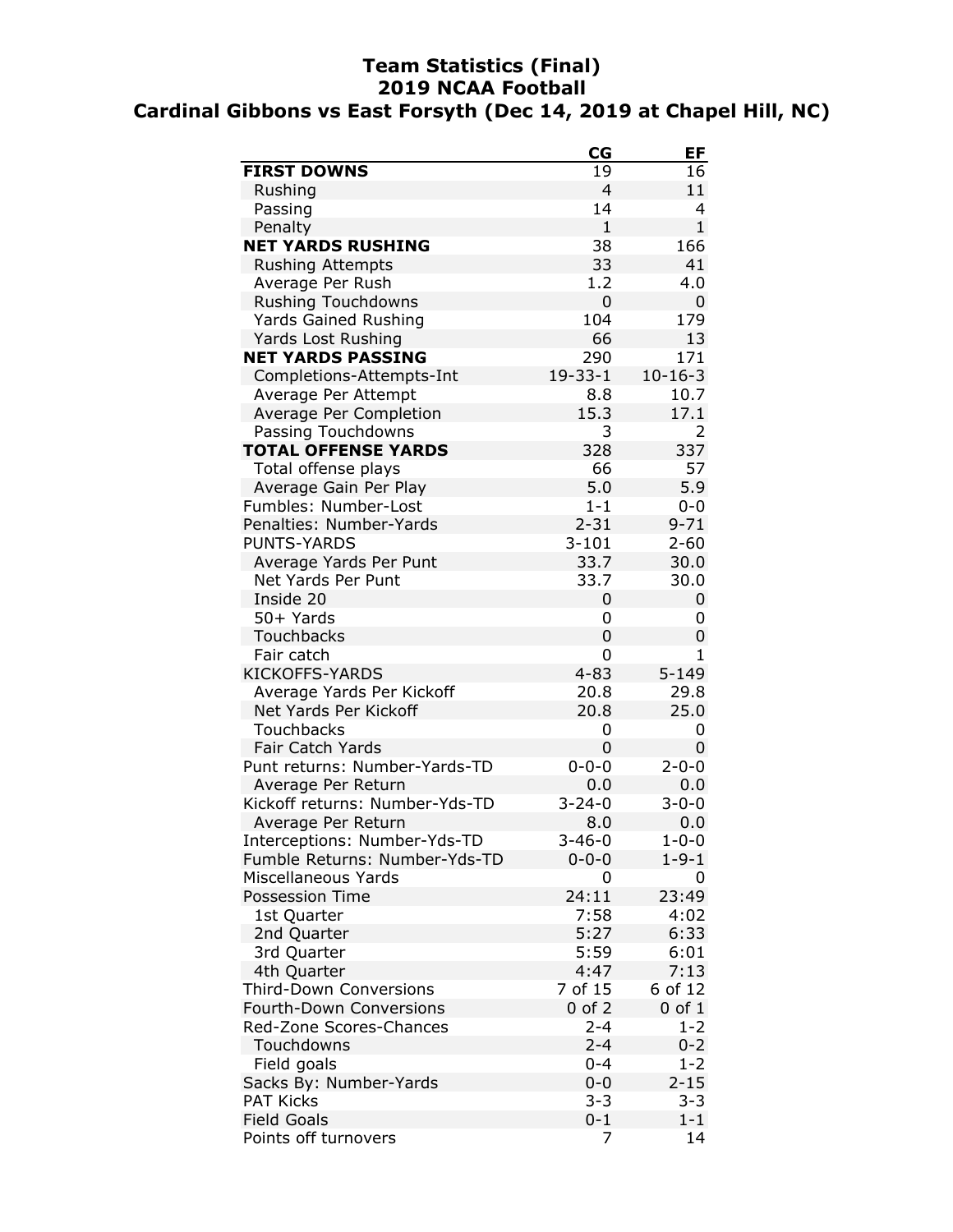### **Individual Statistics (Final) 2019 NCAA Football Cardinal Gibbons vs East Forsyth (Dec 14, 2019 at Chapel Hill, NC)**

### **Cardinal Gibbons East Forsyth**

| <b>Rushing</b>                      |                         | <b>No. Gain Loss</b> |     |                | Net                     | TD              |           | Lq           | Avg                 |
|-------------------------------------|-------------------------|----------------------|-----|----------------|-------------------------|-----------------|-----------|--------------|---------------------|
| Jack Grazen                         | 17                      | 82                   |     | 7              | 75                      |                 | 0         | 22           | 4.4                 |
| <b>Brock Biestek</b>                | 4                       | 13                   |     | 1              | 12                      |                 | 0         | 5            | 3.0                 |
| Jacob Gill                          | 2                       | 4                    |     | 0              |                         | $\overline{4}$  | 0         | 3            | 2.0                 |
| J. Federman                         | 1                       | 0                    |     | $\overline{2}$ |                         | -2              | 0         | 0            | $-2.0$              |
| Myles Harp                          | $\mathbf{1}$            | 0                    |     | 8              | -8                      |                 | 0         |              | $0 - 8.0$           |
| CG Team                             | $\overline{1}$          | 0                    |     | 15             | $-15$                   |                 | 0         |              | $0 - 15.0$          |
| Andrew Harvey                       | 7                       | 5                    |     | 33             | $-28$                   |                 | 0         |              | $4 - 4.0$           |
| Totals                              | 33                      | 104                  |     | 66             | 38                      |                 | 0         | 22           | 1                   |
| <b>Passing</b>                      |                         | $C-A-I$              |     | Yds            |                         |                 |           |              | TD Long Sack        |
| Andrew Harvey                       |                         | $19 - 33 - 1$        |     | 290            |                         | 3               |           | 40           |                     |
| <b>Totals</b>                       |                         | $19 - 33 - 1$        |     | 290            |                         | 3               |           | 40           | $\frac{2}{2}$       |
| Receiving                           | No.                     | Yards                |     |                | <b>TD</b>               | Long            |           |              |                     |
| Cam Duarte                          |                         | 5                    | 116 |                | 0                       |                 | 28        |              |                     |
| <b>Brock Biestek</b>                |                         | 5                    | 22  |                | 0                       |                 | 6         |              |                     |
| Jacob Gill                          |                         | 4                    | 78  |                | 1                       |                 | 39        |              |                     |
| Jack Grazen                         |                         | 3                    | 26  |                | 0                       |                 | 18        |              |                     |
| Cameron Noble                       |                         | $\overline{2}$       | 48  |                | $\overline{c}$          |                 | 40        |              |                     |
| <b>Totals</b>                       | $\overline{19}$         |                      | 290 |                | $\overline{\mathsf{3}}$ |                 | 40        |              |                     |
| <b>Punting</b>                      | No.                     | Yds                  |     |                |                         | Avg Long        |           | In20         | ΤB                  |
| Andrew Harvey                       | 3                       | 101                  |     | 33.7           |                         | 41              |           | 0            | $\overline{0}$      |
| <b>Totals</b>                       | $\overline{\mathbf{3}}$ | 101                  |     | 33.7           |                         | 41              |           | 0            | 0                   |
|                                     |                         |                      |     |                |                         |                 |           |              |                     |
|                                     |                         | Punt                 |     |                | <b>Kickoff</b>          |                 |           |              | <b>Intercept</b>    |
| <b>Returns</b>                      | No Yds                  |                      |     |                | Lg No Yds               |                 |           | $Lg $ No Yds | Lg                  |
| Will Mason                          | 0                       | 0                    | 01  | 0              | 0                       | 0               | 2         | 19           | 19                  |
| <b>Blake Raphael</b>                | 0                       | 0                    | 0   | 3              | 24                      | 18              | 0         |              | 0<br>0              |
| Malcolm Reed                        | 0                       | 0                    | 0   | 0              | 0                       | 0               | 1         | 27           | 27                  |
| <b>Totals</b>                       | 0                       | 0                    | 0   | 3              | 24                      | 18I             | 3         | 46           |                     |
|                                     |                         | <b>Time</b>          |     | <b>Dist</b>    |                         |                 |           |              |                     |
| <b>Field goals</b><br>Noah Lawrence | Qtr<br>2nd              | 00:04                |     |                |                         | 34 yards Missed |           | Result       |                     |
|                                     |                         |                      |     |                |                         |                 |           |              |                     |
| <b>Kickoffs</b>                     |                         | No. Yards            |     |                | Avg                     | ΤB              |           | OΒ           |                     |
|                                     |                         |                      |     |                |                         |                 |           |              |                     |
| Noah Lawrence                       | 4                       |                      | 83  |                | 20.8                    |                 | 0         | ŋ            |                     |
|                                     | Run                     | <b>Rcv</b>           |     | <b>KR</b>      |                         | <b>PR</b>       | <b>IR</b> |              |                     |
| All-purpose<br>Cam Duarte           |                         | 116<br>0             |     | 0              |                         | 0               |           | 0            | <b>Total</b><br>116 |

| <b>Rushing</b>                             |                          |                   | <b>No. Gain Loss</b>          | <b>Net</b>               | TD              | Lg                                                 |         | Avg              |
|--------------------------------------------|--------------------------|-------------------|-------------------------------|--------------------------|-----------------|----------------------------------------------------|---------|------------------|
| Robbin Smith                               | 12                       | 67                | 3                             | 64                       |                 | 20<br>0                                            |         | 5.3              |
| Ty'Shaun Lyles                             | 17                       | 67                | 4                             | 63                       |                 | 0                                                  | 15      | 3.7              |
| Chris Chaplin                              | 9                        | 38                | 2                             | 36                       |                 | 0                                                  | 8       | 4.0              |
| Traylon Ingram                             | 1                        | 7                 | 0                             | 7                        |                 | 0                                                  | 7       | 7.0              |
| EF Team                                    | 1                        | 0                 | 1                             | -1                       |                 | 0                                                  | 0       | $-1.0$           |
| Joe Ritchens                               | $\mathbf{1}$             | 0                 | 3                             | -3                       |                 | 0                                                  | 0       | $-3.0$           |
| <b>Totals</b>                              | 41                       | 179               | 13                            | 166                      |                 | 20<br>0                                            |         | 4.0              |
| <b>Passing</b>                             |                          | $C - A - I$       |                               | Yds TD Long Sack         |                 |                                                    |         |                  |
| Ty'Shaun Lyles                             |                          | $10 - 16 - 3$     |                               | 171                      | 2               | 59                                                 |         | 0                |
| Totals                                     |                          | $10 - 16 - 3$     |                               | 171                      | $\overline{2}$  | 59                                                 |         | 0                |
| <b>Receiving</b>                           | No.                      |                   | Yards                         | TD                       | Long            |                                                    |         |                  |
| Jamison Warren                             | 4                        |                   | 125                           | $\overline{2}$           |                 | 59                                                 |         |                  |
| Jalen Thorns                               | 2                        |                   | 40                            | 0                        |                 | 32                                                 |         |                  |
| Robbin Smith                               | $\overline{2}$           |                   | 0                             | 0                        |                 | 5                                                  |         |                  |
| Ahmani Marshall                            | $\mathbf{1}$             |                   | 3                             | 0                        |                 |                                                    |         |                  |
| Chris Chaplin                              | 1                        |                   | 3                             | 0                        |                 | $\begin{array}{r} 3 \\ 3 \\ \hline 59 \end{array}$ |         |                  |
| Totals                                     | 10                       |                   | $\overline{171}$              | $\overline{\phantom{a}}$ |                 |                                                    |         |                  |
|                                            |                          |                   |                               |                          |                 |                                                    |         |                  |
| <b>Punting</b>                             | No.                      | Yds               |                               | Avg Long                 |                 | <b>In20</b>                                        |         | TВ               |
| <b>Ty'Shaun Lyles</b>                      | <u>2</u>                 | 60                |                               | 30.0                     |                 |                                                    | 0       | 0                |
| <b>Totals</b>                              | $\overline{2}$           | 60                | 30.0                          |                          | <u>33</u><br>33 |                                                    | 0       | 0                |
|                                            |                          | Punt              |                               |                          |                 |                                                    |         |                  |
| Returns                                    | No Yds                   |                   |                               | Kickoff                  |                 |                                                    |         | <b>Intercept</b> |
| Micah Crowell                              | 2                        | 0                 | 0<br>01                       | Lg No Yds Lg No Yds<br>0 | 01              | 0                                                  | 0       | <b>Lg</b><br>0   |
| Jordan Timmons                             | 0                        | 0                 | 1<br>01                       | 0                        | 01              | 0                                                  | 0       | 0                |
| Elijah Thomas                              | 0                        | 0                 | 0<br>0                        | 0                        | 0               | 1                                                  | 0       | 0                |
| Joe Ritchens                               | 0                        | 0                 | 2<br>0                        | 0                        | 0               | 0                                                  | 0       | 0                |
| <b>Totals</b>                              | $\overline{\phantom{a}}$ | 0                 | $\overline{\mathsf{3}}$<br>01 | 0                        | 0               | 1                                                  | O       | O                |
|                                            | Qtr                      | Time              | <b>Dist</b>                   |                          |                 | Result                                             |         |                  |
| <b>Field goals</b><br><b>Andrew Conrad</b> | 3rd                      | 04:33             |                               | 31 yards                 |                 | Good                                               |         |                  |
|                                            | No.                      |                   |                               |                          | ΤВ              |                                                    |         |                  |
| <b>Kickoffs</b><br>Andrew Conrad           | 5                        | Yards             | 149                           | Avg<br>29.8              |                 | $\Omega$                                           | OΒ<br>0 |                  |
|                                            | Run                      |                   |                               |                          |                 |                                                    |         |                  |
| <b>All-purpose</b>                         | 0                        | <b>Rcv</b><br>125 | KR                            | <b>PR</b><br>0           | 0               | IR<br>0                                            |         | Total<br>125     |
| Jamison Warren<br>Robbin Smith             | 64                       |                   | 0                             | 0                        | 0               | 0                                                  |         | 64               |

Jalen Thorns 0 40 0 0 0 40

FUMBLES: Cardinal Gibbons-Jack Grazen 1-1. East Forsyth-None.

Jacob Gill 4 78 0 0 0 82 Cameron Noble 0 48 0 0 0 48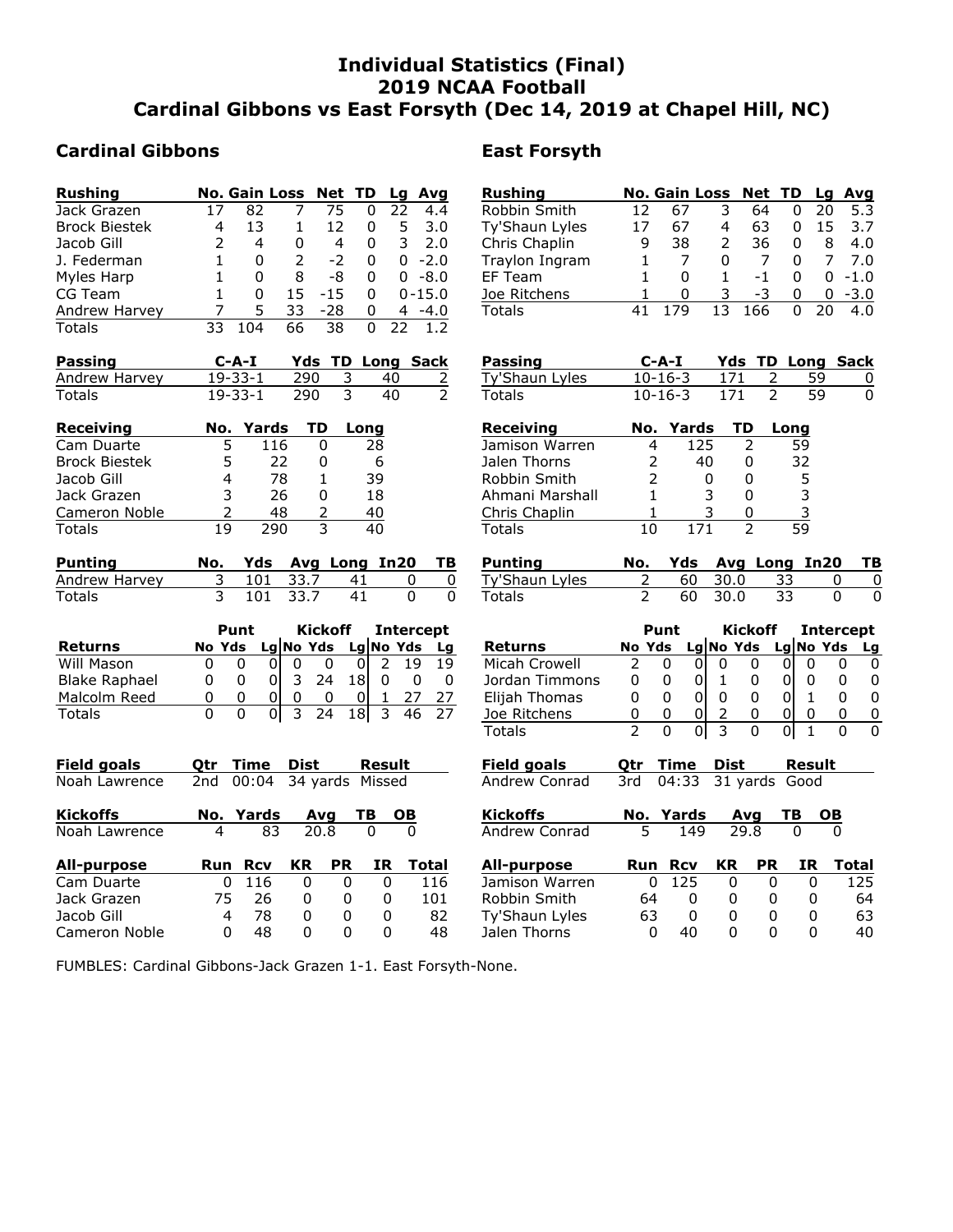### **Defensive Statistics (Final) 2019 NCAA Football Cardinal Gibbons vs East Forsyth (Dec 14, 2019 at Chapel Hill, NC)**

| #  | <b>Cardinal Gibbons</b> | Solo          |               |      | <b>Ast Total Sacks-Yds</b> | <b>TFL-Yds</b> | FF.                      | <b>FR-Yds</b> | Int-Yds  | <b>BrUp</b>   | <b>Blks</b>              | <b>OBH</b> |
|----|-------------------------|---------------|---------------|------|----------------------------|----------------|--------------------------|---------------|----------|---------------|--------------------------|------------|
|    | 32 Blake Cooling        | 5.            | 8             | 9.0  |                            | $0.5 - 0$      |                          |               |          |               |                          |            |
|    | 95 Jo. Caramanico       | 5             | 3             | 6.5  |                            | $2.0 - 5$      |                          |               |          |               |                          |            |
|    | Robert Merdes           | 5             |               | 5.5  |                            | $0.5 - 0$      |                          |               |          |               |                          |            |
|    | 20 Davis McCain         | 5             |               | 5.5  |                            |                |                          |               |          |               | $\overline{\phantom{a}}$ |            |
| 9  | Archer Zureich          | 2             | $\mathcal{P}$ | 3.0  | $\overline{\phantom{a}}$   |                |                          |               |          |               | ۰                        |            |
| 8  | Chase Jones             |               | 3             | 2.5  |                            |                |                          |               |          |               |                          |            |
|    | 31 Will Mason           |               | $\mathcal{P}$ | 2.0  |                            |                |                          |               | $2 - 19$ | $\mathbf{1}$  | $\overline{\phantom{a}}$ |            |
|    | 12 Malcolm Reed         |               |               | 1.5  | $\overline{\phantom{a}}$   |                |                          |               | $1 - 27$ |               |                          |            |
|    | 44 Myles Harp           |               |               | 1.5  |                            | $1.0 - 1$      |                          |               |          |               | $\overline{\phantom{a}}$ |            |
|    | 3 Cam Duarte            | 0             |               | 0.5  | $\overline{\phantom{a}}$   |                |                          |               |          |               |                          |            |
|    | 45 Jake Ladd            | 0             |               | 0.5  |                            |                |                          |               |          |               |                          |            |
|    | <b>Totals</b>           | 26            | 24            | 38.0 | $0.0 - 0$                  | $4.0 - 6$      | $\Omega$                 | $0 - 0$       | $3 - 46$ |               | $\Omega$                 |            |
|    |                         |               |               |      |                            |                |                          |               |          |               |                          |            |
| #  | <b>East Forsyth</b>     | Solo          |               |      | <b>Ast Total Sacks-Yds</b> | TFL-Yds        | FF                       | <b>FR-Yds</b> | Int-Yds  | <b>BrUp</b>   | <b>Blks</b>              | <b>OBH</b> |
| 9  | Jordan Timmons          | 5             | 5             | 7.5  |                            | $1.0 - 1$      |                          | $1 - 9$       |          |               |                          |            |
|    | 28 Elijah Thomas        | 4             | 6             | 7.0  |                            | $0.5 - 1$      |                          |               | $1 - 0$  |               |                          |            |
|    | 11 Javon Cobbs          |               | 10            | 6.0  | $0.5 - 4$                  | $0.5 - 4$      |                          |               |          |               | $\overline{\phantom{a}}$ |            |
|    | 19 Isaiah Shepherd      | 3             | $\mathcal{P}$ | 4.0  | $0.5 - 3$                  | $3.5 - 16$     | $\overline{\phantom{a}}$ |               |          |               |                          |            |
| 5. | Torrian Jackson         |               | 4             | 4.0  | $1.0 - 8$                  | $1.5 - 8$      |                          |               |          |               |                          |            |
|    | 99 Thomaz Johnson       | $\mathcal{P}$ | 3             | 3.5  |                            |                |                          |               |          |               |                          |            |
|    | 10 J. McAllister        |               | 3             | 2.5  |                            | $1.0 - 1$      |                          |               |          | $\mathcal{P}$ |                          |            |
|    | 8 Isaiah Crowell        | 0             | 3             | 1.5  |                            |                |                          |               |          |               |                          |            |

18 Zyun Reeves 1 0 1.0 - 1.0-8 - - - - - - - -<br>
2 Micah Crowell 0 1 0.5 - - - - - - 1 - -<br>
51 Ahmad Rousseau 0 1 0.5 - - - - - - - - - - -2 Micah Crowell 0 1 0.5 - - - - - - - 1 - -<br>51 Ahmad Rousseau 0 1 0.5 - - - - - - - - - - - -51 Ahmad Rousseau 0 1 0.5 - - - - - - - - Totals 20 38 39.0 2.0-15 9.0-39 0 1-9 1-0 5 0 0

34 Je'mon Smith 1 0 1.0 - - - - - - - -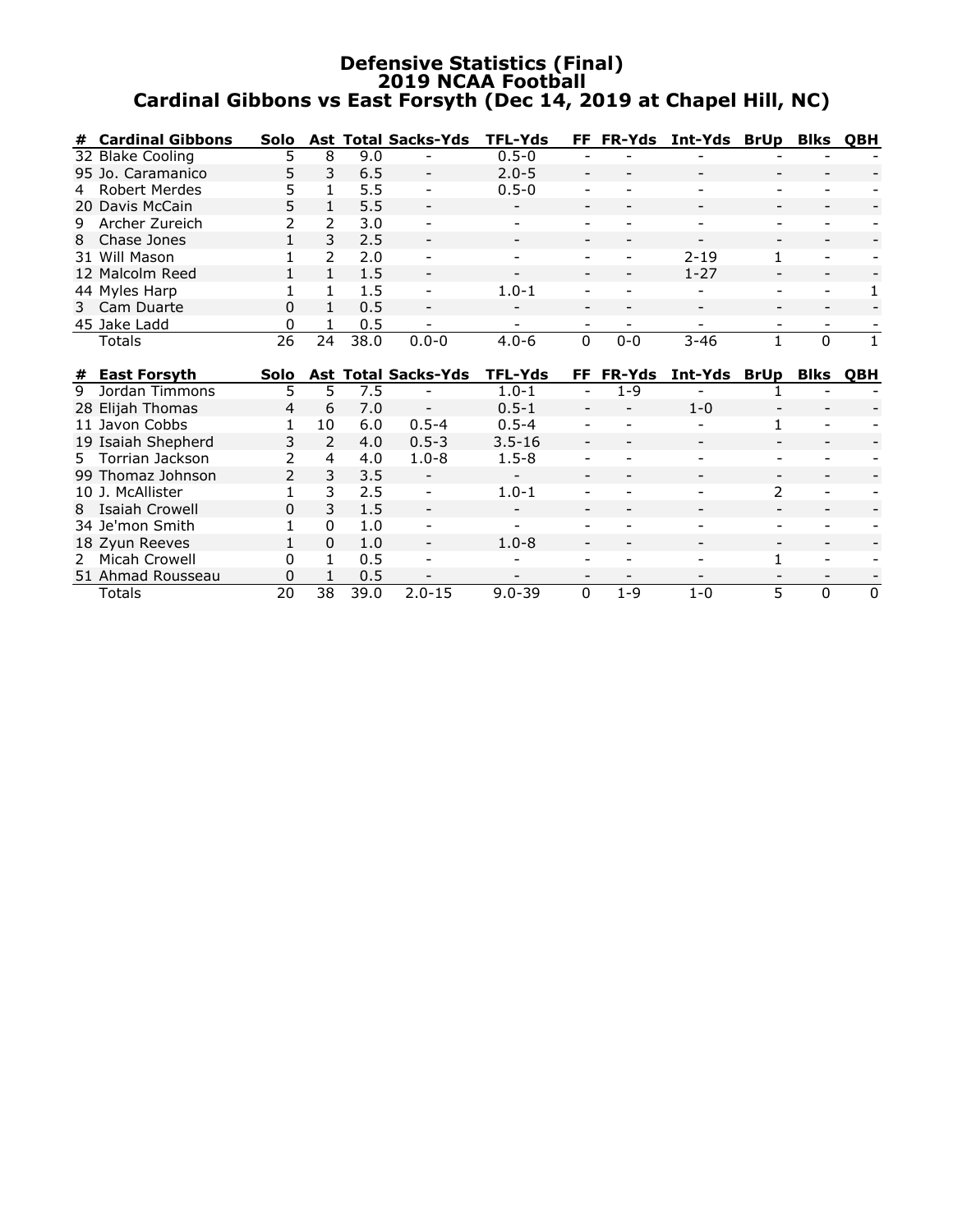### **Play-by-Play Summary (1st quarter) Cardinal Gibbons vs East Forsyth (Dec 14, 2019 at Chapel Hill, NC)**

| <b>Quarter Summary</b>                    | <b>1st Downs</b><br><b>Conversions</b><br>Time<br>R<br><b>Rushing</b><br><b>Passing</b><br><b>Penalties</b><br>Score<br>Poss<br>P<br>X<br>3rd<br>4th<br>Т |                |
|-------------------------------------------|-----------------------------------------------------------------------------------------------------------------------------------------------------------|----------------|
|                                           |                                                                                                                                                           |                |
|                                           | END OF 1st QUARTER: East Forsyth 7, Cardinal Gibbons 7                                                                                                    |                |
| 2-13 CG 41                                | yards to the CG41.<br>Jack Grazen rush for 1 yard to the CG42 (Je'mon Smith).                                                                             |                |
| 2-11 CG 43                                | Andrew Harvey rush for loss of 8 yards to the CG35 (Zyun Reeves), PENALTY EF face mask 6                                                                  |                |
| 1-10 CG 44                                | Jack Grazen rush for loss of 1 yard to the CG43 (J. McAllister).                                                                                          |                |
|                                           | Timmons).                                                                                                                                                 |                |
| $2 - 5$<br>CG 38<br>$3 - 5$<br>CG 38      | Andrew Harvey pass incomplete.<br>Andrew Harvey pass complete to Brock Biestek for 6 yards to the CG44, 1ST DOWN CG (Jordan                               | P <sub>5</sub> |
| 1-10 CG 33                                | Andrew Harvey pass complete to Jacob Gill for 5 yards to the CG38, out-of-bounds.                                                                         |                |
|                                           | <b>CARDINAL GIBBONS drive start at 01:58.</b>                                                                                                             |                |
|                                           | Andrew Conrad kickoff 27 yards to the CG33, fair catch by Blake Raphael.                                                                                  |                |
|                                           | 5 plays, 65 yards, 2:04                                                                                                                                   |                |
|                                           | East Forsyth 7, Cardinal Gibbons 7                                                                                                                        |                |
| 1-G CG 02                                 | Andrew Conrad kick attempt good.                                                                                                                          |                |
|                                           | TOUCHDOWN, clock 01:58.                                                                                                                                   |                |
| 3-15 EF 41                                | Ty'Shaun Lyles pass complete to Jamison Warren for 59 yards to the CG0, 1ST DOWN EF,                                                                      | P4             |
| 2-20 EF 36                                | Robbin Smith rush for 5 yards to the EF41 (Robert Merdes).                                                                                                |                |
|                                           | to the EF36, NO PLAY.                                                                                                                                     |                |
| 2-8 EF48                                  | Ty'Shaun Lyles rush for 44 yards to the CG8 (Blake Raphael), PENALTY EF holding 12 yards                                                                  |                |
| 1-10 EF 46                                | Chris Chaplin rush for 7 yards to the EF46, 1ST DOWN EF.<br>Ty'Shaun Lyles rush for 2 yards to the EF48 (Jo. Caramanico).                                 |                |
| 1-10 EF 35<br>2-6 EF 39                   | Chris Chaplin rush for 4 yards to the EF39 (Robert Merdes).                                                                                               | R <sub>3</sub> |
| <b>EAST FORSYTH drive start at 04:02.</b> |                                                                                                                                                           |                |
|                                           | 4 plays, 34 yards, 1:47                                                                                                                                   |                |
| 4-4 CG 43                                 | Andrew Harvey punt 22 yards to the EF35, Micah Crowell return 0 yards to the EF35.                                                                        |                |
|                                           | Timmons).                                                                                                                                                 |                |
| 3-3 CG 44                                 | Andrew Harvey pass complete to Jack Grazen for loss of 1 yard to the CG43 (Jordan                                                                         |                |
| 2-3 CG 44                                 | Andrew Harvey pass incomplete.                                                                                                                            |                |
| 1-10 CG 37                                | Jack Grazen rush for 7 yards to the CG44 (J. McAllister; Javon Cobbs).                                                                                    |                |
| 1-10 CG 09                                | Andrew Harvey pass complete to Cam Duarte for 28 yards to the CG37, 1ST DOWN CG.                                                                          | P4             |
|                                           | <b>CARDINAL GIBBONS drive start at 05:49.</b>                                                                                                             |                |
|                                           | 5 plays, 21 yards, 1:58                                                                                                                                   |                |
|                                           | the CG9.                                                                                                                                                  |                |
| 1-10 CG 48                                | Ty'Shaun Lyles pass intercepted by Will Mason at the CG9, Will Mason return 0 yards to                                                                    |                |
| 3-6 EF46                                  | Ty'Shaun Lyles rush for 6 yards to the CG48, 1ST DOWN EF (Blake Cooling).                                                                                 | R <sub>2</sub> |
| 2-13 EF 39                                | Ty'Shaun Lyles pass complete to Jamison Warren for 7 yards to the EF46.                                                                                   |                |
| 1-10 EF 42                                | Ty'Shaun Lyles rush for loss of 3 yards to the EF39.                                                                                                      |                |
| 1-11 EF 30                                | Ty'Shaun Lyles rush for 12 yards to the EF42, 1ST DOWN EF, out-of-bounds (Robert Merdes).                                                                 | R1             |
| 1-10 EF 31                                | Ty'Shaun Lyles pass complete to Jamison Warren for 24 yards to the CG45 (Will Mason),<br>PENALTY EF holding 1 yards to the EF30, NO PLAY.                 |                |
| <b>EAST FORSYTH drive start at 07:47.</b> |                                                                                                                                                           |                |
|                                           | Noah Lawrence kickoff 29 yards to the EF31, Joe Ritchens return 0 yards to the EF31.                                                                      |                |
|                                           | 8 plays, 56 yards, 4:13                                                                                                                                   |                |
|                                           | Cardinal Gibbons 7, East Forsyth 0                                                                                                                        |                |
| 1-G EF 02                                 | Noah Lawrence kick attempt good.                                                                                                                          |                |
|                                           | clock 07:47.                                                                                                                                              |                |
| $3 - 6$<br>EF 09                          | Andrew Harvey pass complete to Jacob Gill for 9 yards to the EF0, 1ST DOWN CG, TOUCHDOWN,                                                                 | P <sub>3</sub> |
| 2-5 EF 08                                 | Brock Biestek rush for loss of 1 yard to the EF9 (Elijah Thomas; Torrian Jackson).                                                                        |                |
| 1-10 EF 13                                | Brock Biestek rush for 5 yards to the EF8 (Micah Crowell; Isaiah Crowell).                                                                                |                |
| 2-6 EF 21<br>3-3 EF 18                    | Jacob Gill rush for 3 yards to the EF18 (Javon Cobbs; Isaiah Shepherd).<br>Brock Biestek rush for 5 yards to the EF13, 1ST DOWN CG (Torrian Jackson).     | R <sub>2</sub> |
| 1-10 EF 25                                | Jack Grazen rush for 4 yards to the EF21.                                                                                                                 |                |
|                                           | Timmons).                                                                                                                                                 |                |
| 2-18 CG 36                                | Andrew Harvey pass complete to Jacob Gill for 39 yards to the EF25, 1ST DOWN CG (Jordan                                                                   | P1             |
| 1-10 CG 44                                | Myles Harp rush for loss of 8 yards to the CG36.                                                                                                          |                |
|                                           | Andrew Conrad kickoff 34 yards to the CG26, Blake Raphael return 18 yards to the CG44.                                                                    |                |
| 1-10 CG 40                                | EF ball on EF40.                                                                                                                                          |                |
|                                           | EF has won the coin toss and elects to defer.                                                                                                             |                |

|                        |       | l ıme               |  | 1st Downs    |     | Conversions |          |                  |           |  |
|------------------------|-------|---------------------|--|--------------|-----|-------------|----------|------------------|-----------|--|
| <b>Quarter Summary</b> | Score | Poss                |  | $\mathbf{x}$ | 3rd | 4th         | Rushina  | Passing          | Penalties |  |
| Cardinal Gibbons       |       | 7 07:58 1 4 0 5 2-3 |  |              |     | ი-ი         | $10 - 7$ | 6-8-0-86         | $0 - 0$   |  |
| East Forsyth           |       | 7 04:02 3 1 0 4 2-2 |  |              |     | ი-ი         | 7-33     | $2 - 3 - 1 - 66$ | $3 - 19$  |  |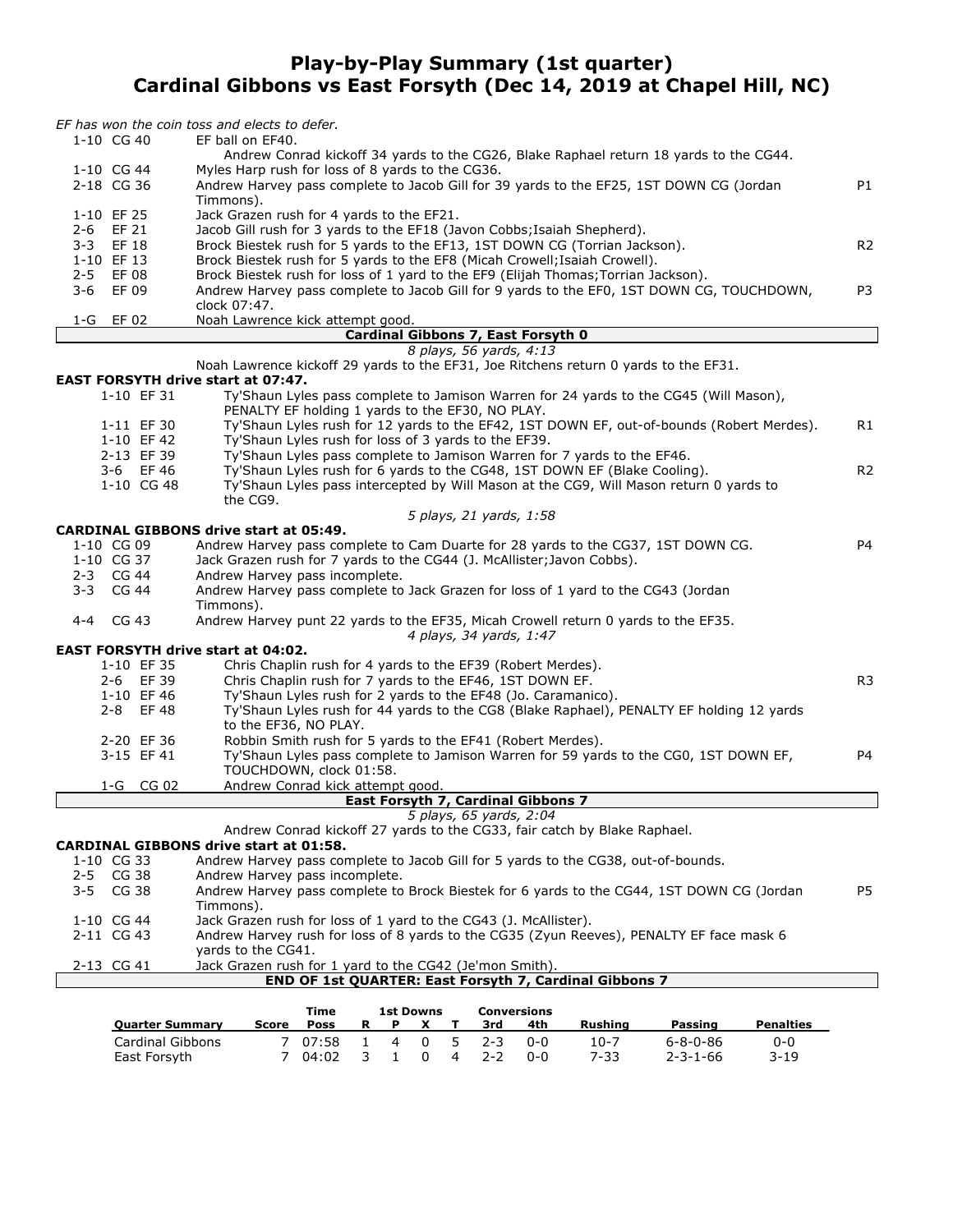### **Play-by-Play Summary (2nd quarter) Cardinal Gibbons vs East Forsyth (Dec 14, 2019 at Chapel Hill, NC)**

| 3-12 CG 42                                | Start of 2nd quarter, clock 12:00.                                                                                                                                   |     |
|-------------------------------------------|----------------------------------------------------------------------------------------------------------------------------------------------------------------------|-----|
| 3-12 CG 42                                | Timeout East Forsyth, clock 12:00.                                                                                                                                   |     |
| 3-12 CG 42                                | Andrew Harvey pass complete to Jack Grazen for 18 yards to the EF40, 1ST DOWN CG (Javon                                                                              | P6  |
| 1-10 EF 40                                | Cobbs; Elijah Thomas).<br>Andrew Harvey pass complete to Cameron Noble for 40 yards to the EF0, 1ST DOWN CG,                                                         | P7  |
|                                           | TOUCHDOWN, clock 11:24.                                                                                                                                              |     |
| 1-G EF 02                                 | Noah Lawrence kick attempt good.                                                                                                                                     |     |
|                                           | Cardinal Gibbons 14, East Forsyth 7<br>8 plays, 67 yards, 2:34                                                                                                       |     |
|                                           | Noah Lawrence kickoff 20 yards to the EF40, Joe Ritchens return 0 yards to the EF40.                                                                                 |     |
| <b>EAST FORSYTH drive start at 11:24.</b> |                                                                                                                                                                      |     |
| 1-10 EF 40                                | Ty'Shaun Lyles pass complete to Chris Chaplin for 3 yards to the EF43, out-of-bounds<br>(Will Mason).                                                                |     |
| 2-7 EF43                                  | Ty'Shaun Lyles rush for 2 yards to the EF45 (Robert Merdes).                                                                                                         |     |
| 3-5 EF45<br>4-10 EF 40                    | Ty'Shaun Lyles pass complete to Robbin Smith for loss of 5 yards to the EF40.<br>Ty'Shaun Lyles punt 33 yards to the CG27, fair catch by Jacob Gill.                 |     |
|                                           | 3 plays, 0 yards, 1:40                                                                                                                                               |     |
|                                           | <b>CARDINAL GIBBONS drive start at 09:44.</b>                                                                                                                        |     |
| 1-10 CG 27                                | Jack Grazen rush for 22 yards to the CG49, 1ST DOWN CG (Javon Cobbs; Jordan Timmons).                                                                                | R8  |
| 1-10 CG 49                                | Andrew Harvey rush for 1 yard to the 50 yardline (Thomaz Johnson; Torrian Jackson).                                                                                  |     |
| 2-9 CG 50                                 | Jack Grazen rush for 4 yards to the EF46 (J. McAllister; Elijah Thomas).                                                                                             |     |
| EF 46<br>3-5                              | Andrew Harvey pass complete to Brock Biestek for 5 yards to the EF41, 1ST DOWN CG (Jordan                                                                            | P9  |
|                                           | Timmons; Elijah Thomas).                                                                                                                                             |     |
| 1-10 EF 41                                | Jack Grazen rush for no gain to the EF41 (Elijah Thomas).                                                                                                            |     |
| 2-10 EF 41<br>3-10 EF 41                  | Andrew Harvey pass incomplete (Micah Crowell).<br>Andrew Harvey pass intercepted by Elijah Thomas at the EF38, Elijah Thomas return 0 yards                          |     |
|                                           | to the EF38.                                                                                                                                                         |     |
|                                           | 7 plays, 32 yards, 3:08                                                                                                                                              |     |
| <b>EAST FORSYTH drive start at 06:36.</b> |                                                                                                                                                                      |     |
| 1-10 EF 38                                | Chris Chaplin rush for 6 yards to the EF44 (Myles Harp; Blake Cooling).                                                                                              |     |
| 2-4 EF 44                                 | Ty'Shaun Lyles pass complete to Jamison Warren for 56 yards to the CG0, 1ST DOWN EF,                                                                                 | P5  |
|                                           | TOUCHDOWN, clock 06:01.                                                                                                                                              |     |
| 1-G CG 02                                 | Andrew Conrad kick attempt good.                                                                                                                                     |     |
|                                           | East Forsyth 14, Cardinal Gibbons 14                                                                                                                                 |     |
|                                           | 2 plays, 62 yards, 0:54                                                                                                                                              |     |
|                                           | Andrew Conrad kickoff 36 yards to the CG24, Blake Raphael return 6 yards to the CG30,<br>PENALTY CG personal foul 16 yards to the CG14, 1st and 10, CG ball on CG14. |     |
|                                           | <b>CARDINAL GIBBONS drive start at 05:42.</b>                                                                                                                        |     |
| 1-10 CG 14                                | Jack Grazen rush for loss of 5 yards to the CG9, fumble by Jack Grazen recovered by EF                                                                               |     |
|                                           | Jordan Timmons at CG9, Jordan Timmons for 9 yards to the CG0, TOUCHDOWN, clock 05:42.<br>1 play, minus 5 yards, 0:00                                                 |     |
| 1-G CG 02                                 | Andrew Conrad kick attempt good.                                                                                                                                     |     |
|                                           | East Forsyth 21, Cardinal Gibbons 14                                                                                                                                 |     |
|                                           | Andrew Conrad kickoff 23 yards to the CG37, Blake Raphael return 0 yards to the CG37.                                                                                |     |
|                                           | <b>CARDINAL GIBBONS drive start at 05:40.</b>                                                                                                                        |     |
| 1-10 CG 37                                | J. Federman rush for loss of 2 yards to the CG35 (Isaiah Shepherd).                                                                                                  |     |
| 2-12 CG 35                                | Andrew Harvey pass incomplete to J. Federman.                                                                                                                        |     |
| 3-12 CG 35                                | Andrew Harvey pass incomplete (Javon Cobbs).                                                                                                                         |     |
| 4-12 CG 35                                | Timeout Cardinal Gibbons, clock 04:56.                                                                                                                               |     |
| 4-12 CG 35                                | Andrew Harvey punt 41 yards to the EF24, Micah Crowell return 0 yards to the EF24.                                                                                   |     |
| <b>EAST FORSYTH drive start at 04:48.</b> | 3 plays, minus 2 yards, 0:52                                                                                                                                         |     |
| 1-10 EF 24                                | PENALTY EF false start 5 yards to the EF19.                                                                                                                          |     |
| 1-15 EF 19                                | Robbin Smith rush for no gain to the EF19 (Will Mason; Blake Cooling).                                                                                               |     |
| 2-15 EF 19                                | Ty'Shaun Lyles rush for 15 yards to the EF34, 1ST DOWN EF (Davis McCain; Blake Cooling).                                                                             | R6  |
| 1-10 EF 34                                | Chris Chaplin rush for 6 yards to the EF40 (Davis McCain).                                                                                                           |     |
| 2-4 EF 40                                 | Ty'Shaun Lyles rush for 4 yards to the EF44, 1ST DOWN EF (Blake Cooling).                                                                                            | R7  |
| 1-10 EF 44                                | Robbin Smith rush for 2 yards to the EF46.                                                                                                                           |     |
| 2-8 EF 46                                 | Traylon Ingram rush for 7 yards to the CG47 (Davis McCain).                                                                                                          |     |
| $3 - 1$<br>CG 47                          | Ty'Shaun Lyles rush for 3 yards to the CG44, 1ST DOWN EF (Davis McCain).                                                                                             | R8  |
| 1-10 CG 44                                | Robbin Smith rush for 8 yards to the CG36 (Davis McCain).                                                                                                            |     |
| $2 - 2$<br>CG 36                          | Ty'Shaun Lyles rush for no gain to the CG36, out-of-bounds (Blake Cooling).                                                                                          |     |
| CG 36<br>$3 - 2$<br>$4 - 1$<br>CG 35      | Robbin Smith rush for 1 yard to the CG35 (Jo. Caramanico).<br>Timeout East Forsyth, clock 00:43.                                                                     |     |
| CG 35<br>4-1                              | Ty'Shaun Lyles rush for no gain to the CG35 (Blake Cooling).                                                                                                         |     |
|                                           | 11 plays, 41 yards, 4:14                                                                                                                                             |     |
|                                           | <b>CARDINAL GIBBONS drive start at 00:34.</b>                                                                                                                        |     |
| 1-10 CG 35                                | PENALTY EF unsportsmanlike conduct 15 yards to the 50 yardline, 1ST DOWN CG.                                                                                         | X10 |
| 1-10 CG 50                                | Andrew Harvey pass complete to Jacob Gill for 25 yards to the EF25, 1ST DOWN CG (Jordan                                                                              | P11 |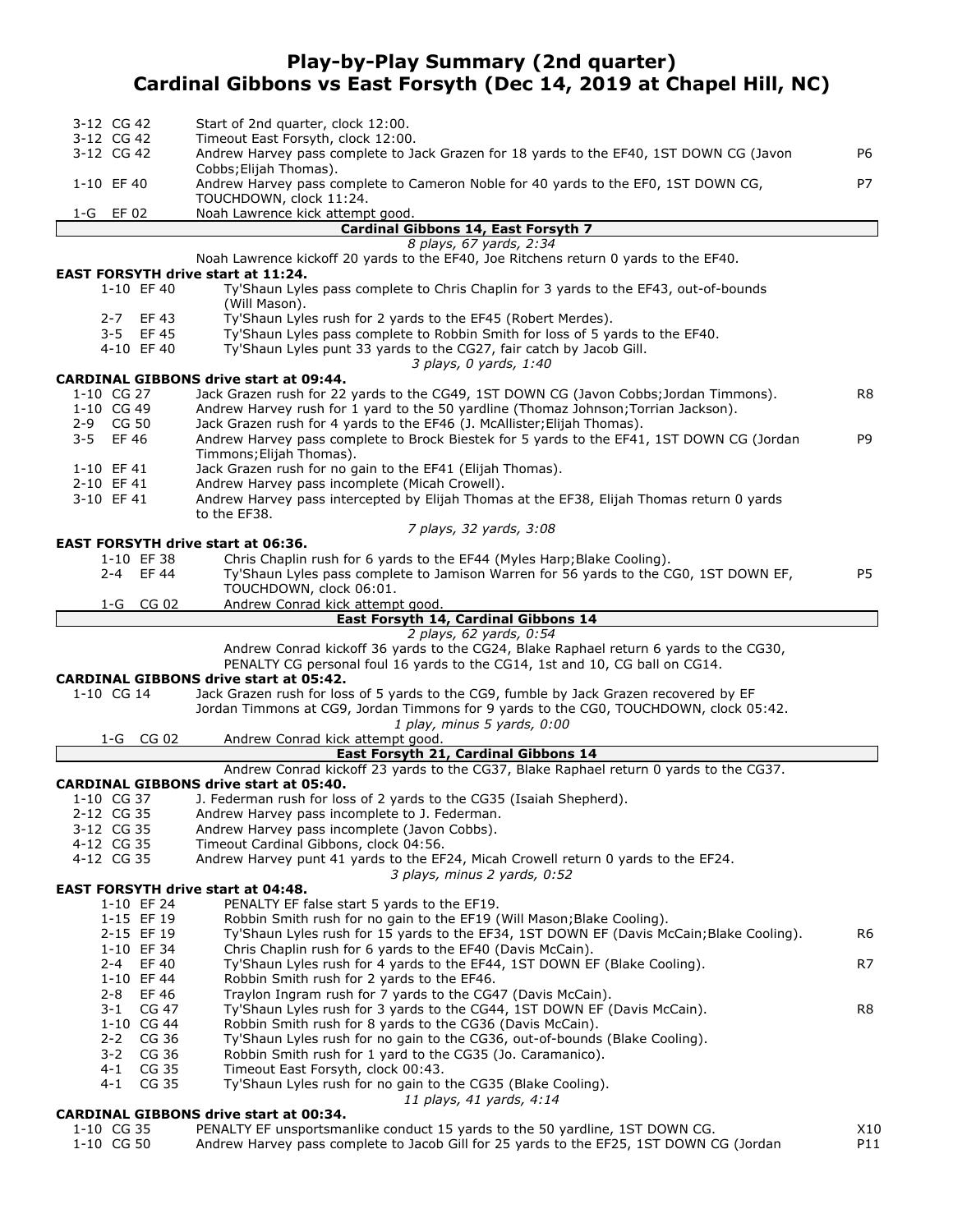### **Play-by-Play Summary (2nd quarter) Cardinal Gibbons vs East Forsyth (Dec 14, 2019 at Chapel Hill, NC)**

|         |            | Timmons).                                                                           |
|---------|------------|-------------------------------------------------------------------------------------|
|         | 1-10 EF 25 | Andrew Harvey pass incomplete to Jacob Gill.                                        |
|         | 2-10 EF 25 | Andrew Harvey pass complete to Brock Biestek for 4 yards to the EF21, out-of-bounds |
|         |            | (Javon Cobbs; Isaiah Crowell).                                                      |
|         | 3-6 EF 21  | PENALTY EF offside defense 5 yards to the EF16.                                     |
| $3 - 1$ | EF 16      | Andrew Harvey pass incomplete to Brock Biestek.                                     |
| $4 - 1$ | EF 16      | Timeout Cardinal Gibbons, clock 00:09.                                              |
| 4-1     | EF 16      | Timeout Cardinal Gibbons, clock 00:09.                                              |
| $4 - 1$ | EF 16      | Noah Lawrence field goal attempt from 34 MISSED - short, spot at EF20, clock 00:04. |

*5 plays, 49 yards, 0:30*

### **EAST FORSYTH drive start at 00:04.**

End of half, clock 00:00.

| ) plavs, 0 vards, 0:04                                          |
|-----------------------------------------------------------------|
| <b>END OF 2nd QUARTER: East Forsyth 21, Cardinal Gibbons 14</b> |
|                                                                 |

|                         |       | Time        |  | 1st Downs  |   |           | Conversions |          |                   |                  |
|-------------------------|-------|-------------|--|------------|---|-----------|-------------|----------|-------------------|------------------|
| <b>Quarter Summary</b>  | Score | <b>Poss</b> |  |            |   | 3rd       | 4th         | Rushina  | Passing           | <b>Penalties</b> |
| <b>Cardinal Gibbons</b> |       | 7 05:06     |  |            |   | 4 1 6 2-5 | በ-በ         | $6 - 20$ | $5 - 11 - 1 - 92$ | 1-16             |
| East Forsyth            |       | 06:52       |  | $^{\circ}$ | 4 | $1 - 3$   | $0 - 1$     | 13-54    | $3 - 3 - 0 - 54$  | $3 - 25$         |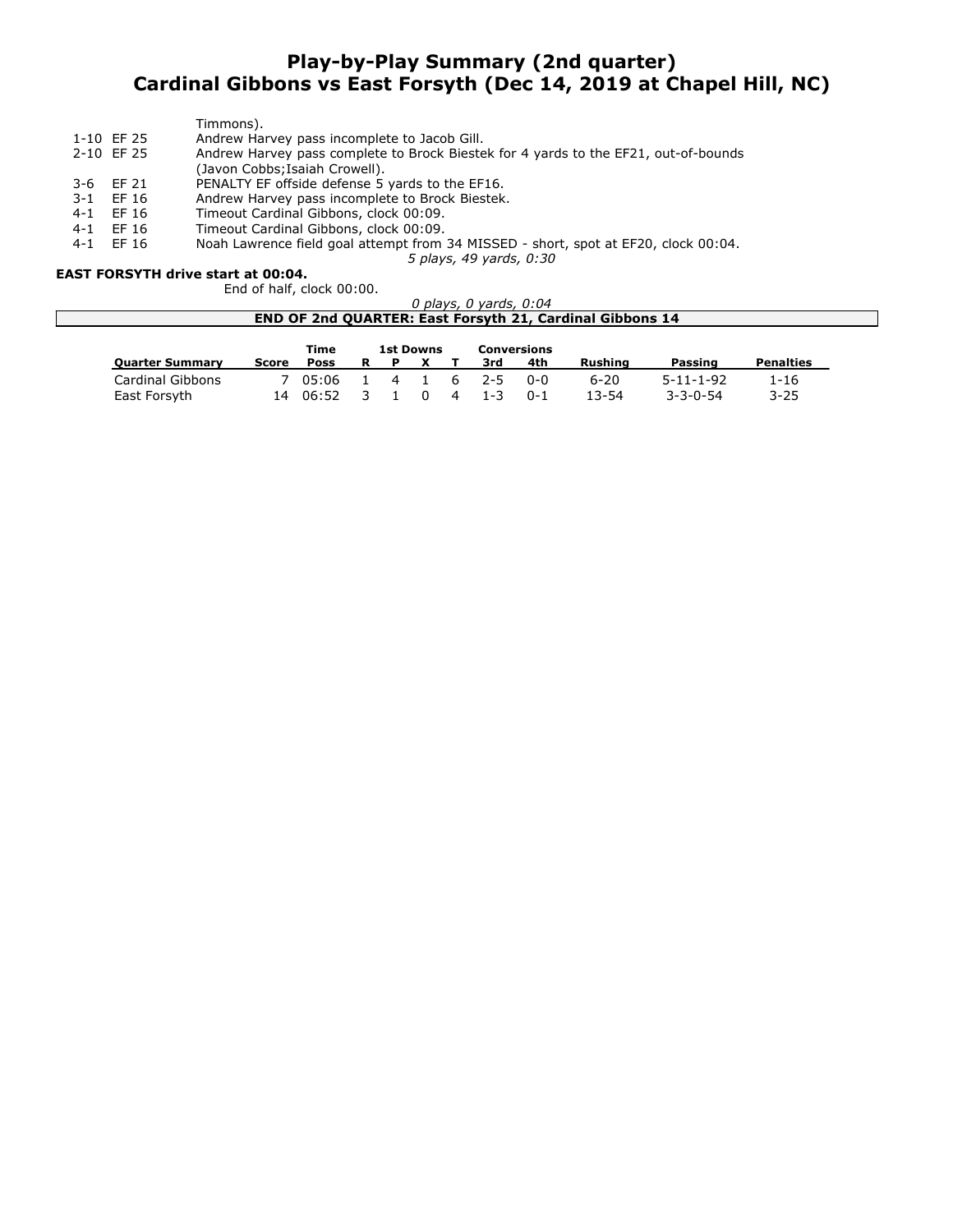### **Play-by-Play Summary (3rd quarter) Cardinal Gibbons vs East Forsyth (Dec 14, 2019 at Chapel Hill, NC)**

|                                                         | Start of 3rd quarter, clock 12:00, CG ball on CG40.                                                                                |                 |
|---------------------------------------------------------|------------------------------------------------------------------------------------------------------------------------------------|-----------------|
|                                                         | Noah Lawrence kickoff 24 yards to the EF36, Jordan Timmons return 0 yards to the EF36.                                             |                 |
| <b>EAST FORSYTH drive start at 12:00.</b><br>1-10 EF 36 | Ty'Shaun Lyles pass complete to Jalen Thorns for 8 yards to the EF44, out-of-bounds                                                |                 |
|                                                         | (Blake Cooling).                                                                                                                   |                 |
| 2-2 EF 44                                               | Chris Chaplin rush for loss of 1 yard to the EF43 (Jo. Caramanico; Robert Merdes).                                                 |                 |
| $3 - 3$<br>EF 43                                        | Ty'Shaun Lyles pass complete to Jamison Warren for 3 yards to the EF46, 1ST DOWN EF                                                | P <sub>9</sub>  |
|                                                         | (Chase Jones).                                                                                                                     |                 |
| 1-10 EF 46                                              | Ty'Shaun Lyles rush for 2 yards to the EF48 (Jo. Caramanico).                                                                      |                 |
| $2 - 8$<br>EF 48                                        | Ty'Shaun Lyles pass incomplete to Robbin Smith.                                                                                    |                 |
| 3-8 EF48                                                | Ty'Shaun Lyles pass incomplete to Jalen Thorns, QB hurry by Myles Harp.                                                            |                 |
| 4-8 EF48                                                | Ty'Shaun Lyles punt 27 yards to the CG25, downed.                                                                                  |                 |
|                                                         | 6 plays, 12 yards, 1:51                                                                                                            |                 |
|                                                         | <b>CARDINAL GIBBONS drive start at 10:09.</b>                                                                                      |                 |
| 1-10 CG 25<br>1-10 CG 35                                | Jack Grazen rush for 10 yards to the CG35, 1ST DOWN CG (Javon Cobbs).                                                              | R <sub>12</sub> |
| 2-10 CG 35                                              | Andrew Harvey pass incomplete to Jacob Gill (J. McAllister).<br>Jack Grazen rush for loss of 1 yard to the CG34 (Isaiah Shepherd). |                 |
| 3-11 CG 34                                              | Andrew Harvey pass incomplete to Jacob Gill (Jordan Timmons).                                                                      |                 |
| 4-11 CG 34                                              | Andrew Harvey punt 38 yards to the EF28, downed.                                                                                   |                 |
|                                                         | 4 plays, 9 yards, 1:26                                                                                                             |                 |
| <b>EAST FORSYTH drive start at 08:43.</b>               |                                                                                                                                    |                 |
| 1-10 EF 28                                              | Robbin Smith rush for 2 yards to the EF30 (Jake Ladd; Chase Jones).                                                                |                 |
| 2-8 EF 30                                               | Chris Chaplin rush for 8 yards to the EF38, 1ST DOWN EF (Cam Duarte; Chase Jones).                                                 | R <sub>10</sub> |
| 1-10 EF 38                                              | Chris Chaplin rush for loss of 1 yard to the EF37 (Jo. Caramanico; Blake Cooling), PENALTY                                         | X11             |
|                                                         | CG face mask 15 yards to the CG48, 1ST DOWN EF.                                                                                    |                 |
| 1-10 CG 48                                              | Ty'Shaun Lyles pass incomplete to Joe Ritchens (Will Mason).                                                                       |                 |
| 2-10 CG 48                                              | Robbin Smith rush for 14 yards to the CG34, out-of-bounds (Malcolm Reed), PENALTY EF                                               |                 |
|                                                         | holding 10 yards to the CG44.                                                                                                      |                 |
| 2-6 CG 44                                               | Robbin Smith rush for 20 yards to the CG24, 1ST DOWN EF (Archer Zureich).                                                          | R <sub>12</sub> |
| 1-10 CG 24                                              | Chris Chaplin rush for 5 yards to the CG19 (Archer Zureich).                                                                       |                 |
| 2-5 CG 19                                               | Robbin Smith rush for 5 yards to the CG14, 1ST DOWN EF.                                                                            | R13             |
| 1-10 CG 14                                              | Robbin Smith rush for 3 yards to the CG11 (Blake Cooling; Chase Jones).                                                            |                 |
| 2-7 CG 11                                               | Joe Ritchens rush for loss of 3 yards to the CG14 (Jo. Caramanico).                                                                |                 |
| 3-10 CG 14                                              | PENALTY EF false start 5 yards to the CG19.                                                                                        |                 |
| 3-15 CG 19                                              | Ty'Shaun Lyles pass complete to Robbin Smith for 5 yards to the CG14 (Archer Zureich; Will                                         |                 |
| 4-10 CG 14                                              | Mason).<br>Andrew Conrad field goal attempt from 31 GOOD, clock 04:33.                                                             |                 |
|                                                         | East Forsyth 24, Cardinal Gibbons 14                                                                                               |                 |
|                                                         | 12 plays, 58 yards, 4:11                                                                                                           |                 |
|                                                         | Andrew Conrad kickoff 29 yards to the CG31, downed.                                                                                |                 |
|                                                         | <b>CARDINAL GIBBONS drive start at 04:32.</b>                                                                                      |                 |
| 1-10 CG 31                                              | Jack Grazen rush for 6 yards to the CG37 (Torrian Jackson; Javon Cobbs).                                                           |                 |
| 2-4 CG 37                                               | Jacob Gill rush for 1 yard to the CG38 (Jordan Timmons; Thomaz Johnson).                                                           |                 |
| CG 38<br>3-3                                            | Andrew Harvey pass complete to Brock Biestek for 6 yards to the CG44, 1ST DOWN CG (Elijah                                          | P13             |
|                                                         | Thomas).                                                                                                                           |                 |
| 1-10 CG 44                                              | Jack Grazen rush for 3 yards to the CG47 (Isaiah Crowell; Ahmad Rousseau).                                                         |                 |
| 2-7 CG 47                                               | Andrew Harvey pass complete to Cam Duarte for 27 yards to the EF26, 1ST DOWN CG.                                                   | P <sub>14</sub> |
| 1-10 EF 26                                              | Jack Grazen rush for 3 yards to the EF23 (Thomaz Johnson).                                                                         |                 |
| 2-7 EF 23                                               | Jack Grazen rush for 10 yards to the EF13, 1ST DOWN CG (Jordan Timmons; Javon Cobbs).                                              | R <sub>15</sub> |
| 1-10 EF 13                                              | Andrew Harvey rush for no gain to the EF13 (Javon Cobbs; J. McAllister).                                                           |                 |
| 2-10 EF 13                                              | Brock Biestek rush for 3 yards to the EF10 (Elijah Thomas).<br>END OF 3rd QUARTER: East Forsyth 24, Cardinal Gibbons 14            |                 |
|                                                         |                                                                                                                                    |                 |

|                         |       | Time            | <b>1st Downs</b> |  |       |                | <b>Conversions</b> |     |          |                  |                  |
|-------------------------|-------|-----------------|------------------|--|-------|----------------|--------------------|-----|----------|------------------|------------------|
| <b>Quarter Summary</b>  | Score | <b>Poss</b>     | R                |  |       |                | 3rd                | 4th | Rushina  | Passing          | <b>Penalties</b> |
| <b>Cardinal Gibbons</b> |       | $0 \quad 05:58$ | 2                |  | . റ   | $\overline{4}$ | $0 - 1$            | ი-ი | $9 - 35$ | $2 - 4 - 0 - 33$ | 1-15             |
| East Forsyth            |       | 3 06:02         | 3                |  | 1 1 5 |                | $1 - 3$            | ი-ი | 11-54    | $3 - 6 - 0 - 16$ | $2 - 15$         |